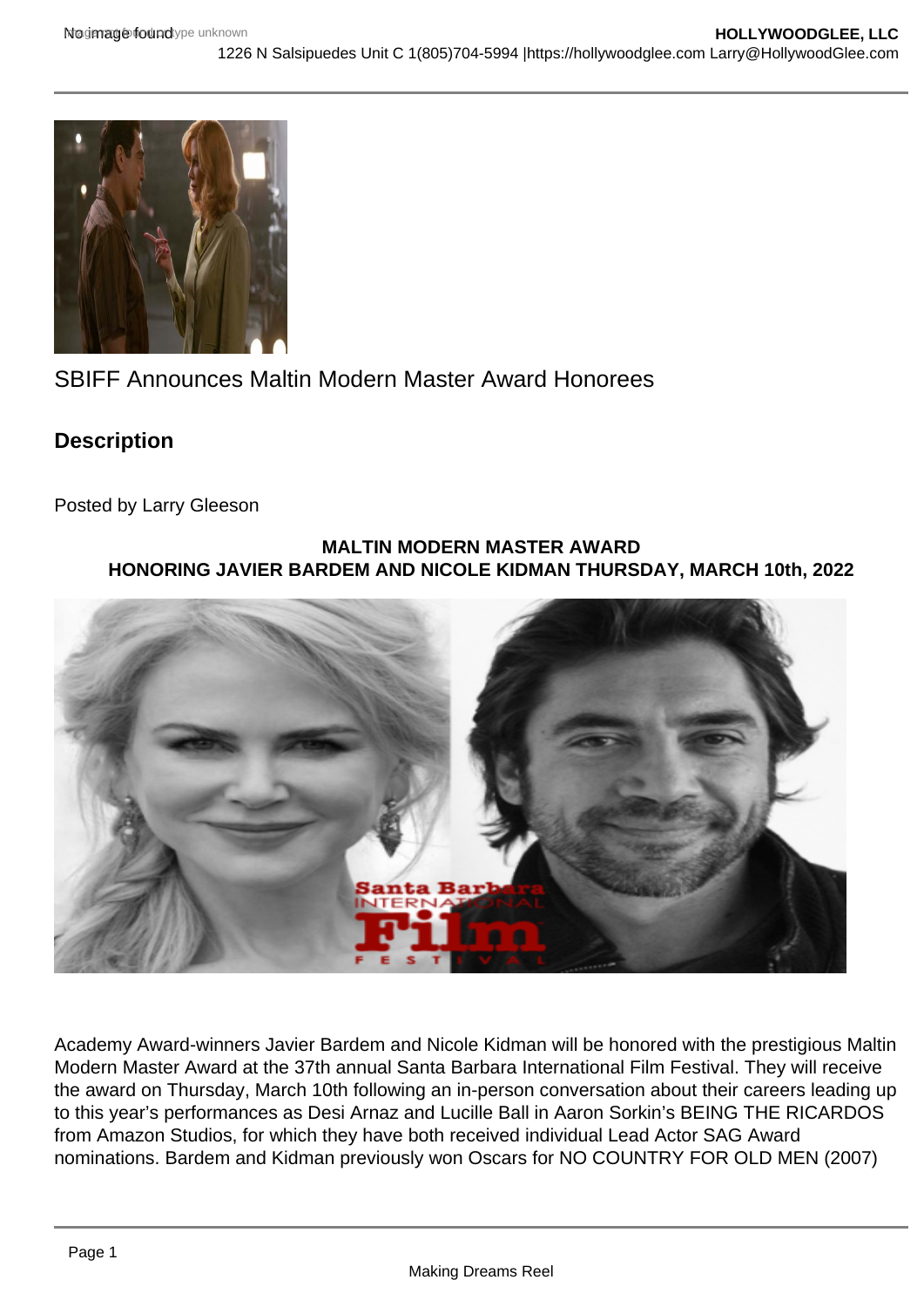and THE HOURS (2002), respectively.

Leonard Maltin

"Nicole Kidman continues to challenge and reinvent herself year after year. Javier Bardem's talent is a gift to the world. Only in Hollywood could these actors find themselves playing America's all time favorite tv couple. It's cause for celebration." remarked Leonard Maltin.

Lucille Ball (Nicole Kidman) and Desi Arnaz (Javier Bardem) are threatened by shocking personal accusations, a political smear, and cultural taboos in Academy Award®-winning writer and director Aaron Sorkin's behind-the-scenes drama Being the Ricardos. A revealing glimpse of the couple's complex romantic and professional relationship, the film takes audiences into the writers' room, onto the soundstage, and behind closed doors with Ball and Arnaz during one critical production week of their groundbreaking sitcom I Love Lucy.

The Modern Master Award was established in 1995 and is the highest accolade presented by SBIFF. Created to honor an individual who has enriched our culture through accomplishments in the motion picture industry, it was re-named the Maltin Modern Master Award in 2015 in honor of long-time SBIFF moderator and renowned film critic Leonard Maltin. Past recipients include Bill Murray, Brad Pitt, Glenn Close, Denzel Washington, Michael Keaton, Bruce Dern, Ben Affleck, Christopher Plummer, Christopher Nolan, James Cameron, Clint Eastwood, Cate Blanchett, Will Smith, George Clooney, and Peter Jackson.